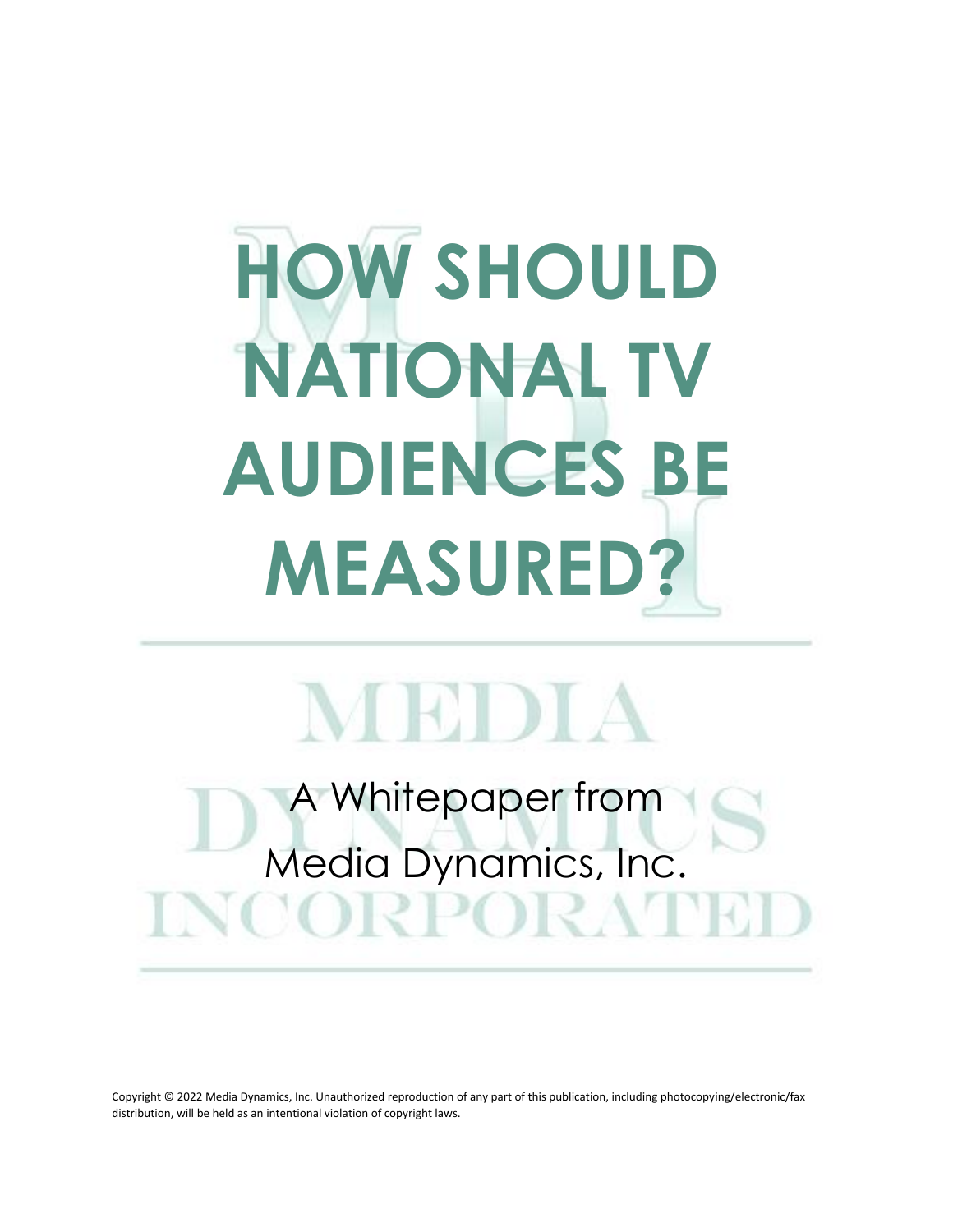### **HOW SHOULD NATIONAL TV AUDIENCES BE MEASURED?**

Nielsen has had a number of issues recently, including problems maintaining contact with its national peoplemeter panel, which caused some audience understatement. This led to its loss of accreditation from the MRC. Nielsen has also been faulted for its tardiness in finding a way to measure the audiences of streaming services, as well as viewing using digital devices. Sample size has been another issue; many question whether a 42,000 home panel is large enough to deal with an increasingly fragmented TV/video world.

In response, Nielsen has developed a totally new "big data" service" that will merge its existing peoplemeter panel with device usage data from millions of ACR-enabled "smart set" and set-top box panels to produce more "granular" program and commercial "viewing" estimates for virtually every TV/video platform or network, including those with very small audiences.

The prospects of a much larger, "census-style" panel is intriguing to those who hope to refine TV targeting capabilities and move away from sex/age-based audience metrics like adults 18-49 or women 25-54, which have been in use for more than 50 years and are still used today as TV's primary buying and selling "currency." Others also hope that having a huge sample and linking its audience findings to "outcomes" will lead them to the holy grail of "attribution"—in effect, telling them which commercial placements on specific platforms or individual channels generate the best return-on-investment (ROI) for advertisers. Finally, there are those who believe audiences across platforms, networks and channels need to be "deduplicated," so that advertisers will know the reach and frequency of their cross-platform buys.

While hopes are very high for a totally new national TV rating service, and there is growing sentiment favoring the "big data" approach, there are problems as well.

# **PROBLEMS WITH "BIG DATA" RATINGS**

One of the ongoing concerns about Nielsen's peoplemeter panel—aside from its relatively small size—has been whether it is truly representative of the total population. According to some estimates, only 30% of the homes that are invited to participate in the panel agree to do so. While statistical "sample balancing" techniques reweight the panel so that, in aggregate, it resembles the total TV home population by sex, age, race, household size, region, etc., this does not mean that you have a perfect panel. The people who agreed to participate may not be representative of all people with similar demographics.

A case in point concerns the amount of TV that panelists consume. Researchers have long known that if the purpose of a survey—whether it's about TV viewing, cooking, or travel plans—is obvious to the would-be respondent at the outset, those who rarely or never participate in the activity will tend to opt out to a greater degree than their opposites, who are frequent participants.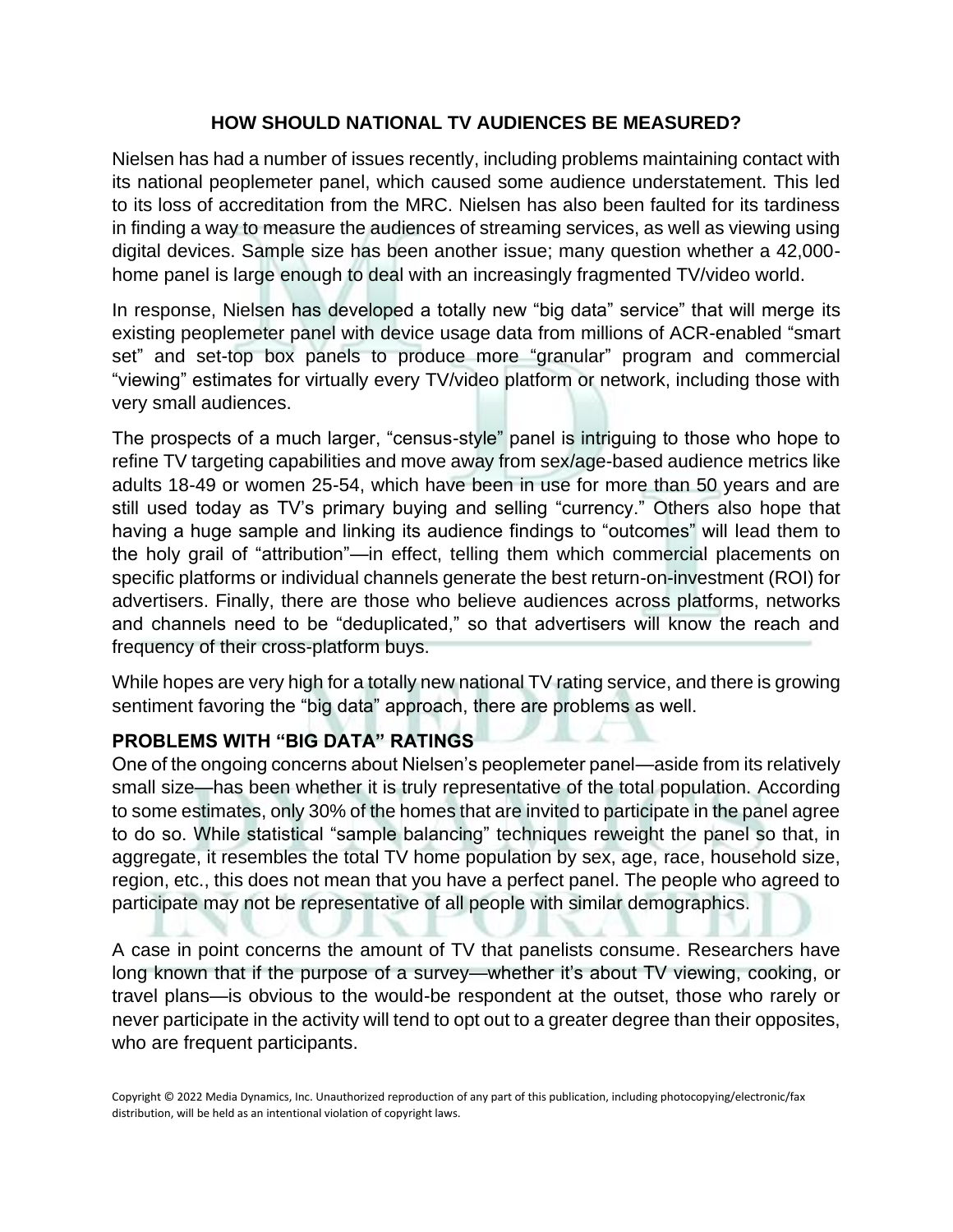When a TV home is asked to join a panel where all its TV sets are monitored, it's pretty clear to the household head what the purpose of the panel is. Does this create a heavy viewing bias in a TV rating panel? The only evidence we have seen on the subject comes from a decades-old study by Bill Harvey, then at Hooper. Here, a sample of adults was interviewed and asked how much TV they normally viewed. Then they were invited to join a meter panel that would monitor the activity on their TV sets. Those who agreed to participate were 10-15% more likely to be heavy TV viewers than those who declined. We suspect that, directionally, this bias is still true today.

There are other questions regarding the "big data" approach. For example, who has vetted these panels? Are the homes selected on a random probability basis or do they take any home that agrees to have its sets monitored? If so, what's their opt-in rate? If it's less than 30% how do we know that they are representative of all ACR homes? How often are these homes checked to account for newly acquired ACR sets or those that break or are discarded? What about "dumb" sets which many people still use, especially in non-ACR homes? To what extent are these panels turned over to "refresh" them when a family moves or otherwise drops out and replacement homes are recruited? How do the TV set usage findings compare from one ACR panel to the other? If they differ significantly how do we reconcile such variations as they are all claiming to represent all ACR homes?

Similar questions apply to set-top-box panels. Here, we are using set usage data from homes that have stuck with "pay TV" while many others have cancelled their subscriptions. Are the two population groups very similar or are those who still have STBs more likely to be older, heavy viewing, adults? Does sample balancing effectively deal with this issue?

What about obtaining viewer data? As we have noted, it appears that Nielsen's new "big data" service will meld together the findings from various ACR and STB panels—involving many millions of households—in order to obtain large sample bases for individual TV show episodes as well as commercials. To produce viewer estimates, viewer-per-set factors will be derived from the small people meter panel, probably using about 25,000 of its homes where such information is gleaned. These will, no doubt, be matched show by show and commercial by commercial with the big data set usage results to produce program and commercial "viewing" estimates. Which means that the sample sizes for the set usage element will be huge—hence, in theory, very stable—but not so the viewer projections, especially if sliced and diced by sex, age, income, etc.

It has been suggested that this problem might be dealt with, at least in part, by using the known characteristics of the residents of each "big data" household. Sorry, but that doesn't fly, since you can't assume that a 35-year-old woman who lives in one of these households was the viewer whenever the set was in use. Attempting to model such behavior run into difficulties because homes with adults aged 25-54 usually have more residents (children and adults) as well as more sets, which are used, collectively, compared to older households where there are often only one or two residents and fewer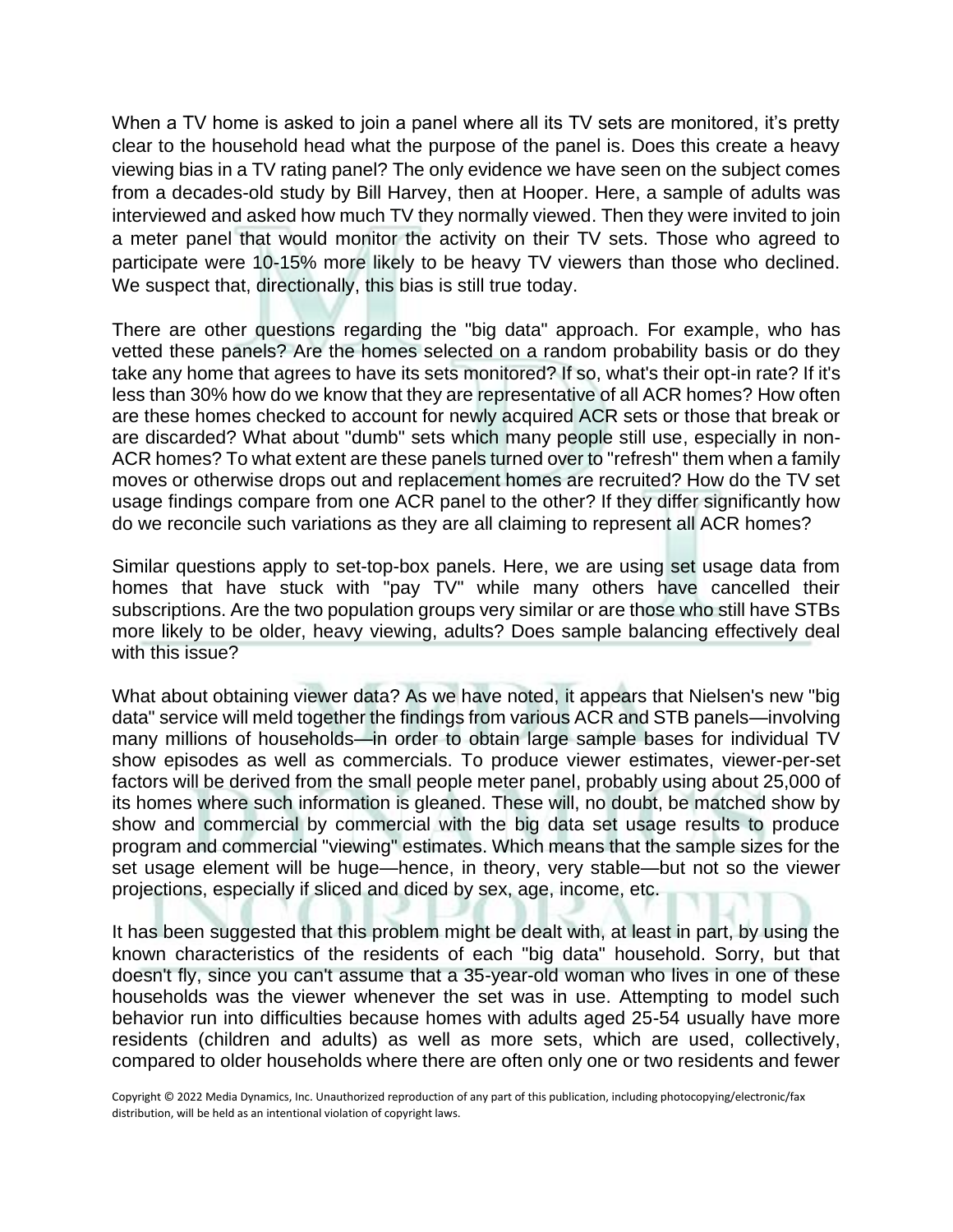sets. As a result, ACR set usage tallies may suggest that 25-54-year-old adults, particularly those with above average incomes, are viewing many shows when, in fact someone else in their home was the actual viewer. In like manner, viewing by older adults would be understated as their sets are not in use as often. Yet viewer studies paint quite a different picture: older adults are by far TV's most frequent viewers while younger/upscale adults are usually much less likely to be watching.

In short, what you get with "big data" panels is a far larger sample size but not necessarily the same degree of stability for viewer projections which will continue to be based on very small panels.

This brings us to the matter of including digital devices to capture viewing. Will every device in the big data homes be monitored or will only a sub-sample of such households be used for this purpose? Perhaps additional panels of mobile device users, for example, will be melded into the mix. But this raises many of the same questions we have already asked.

Last but hardly least, will users of a "big data" rating service be getting anything approaching an idea of who is actually watching—eyes on screen—any portion of program content or any commercial, as well as how much dwell time they devoted to said content. Here, the answer is clear: no, they won't be getting such vitally important information. All they will know is that program or commercial content appeared on a TV screen. That's all.

The fact is that none of the TV rating services to date have intended to measure viewing behavior on a minute-by-minute basis, let alone second-by-second. Even when peoplemeters were introduced by Nielsen in 1987, panel members were merely asked to indicate whether they were "watching" the program whenever a channel was selected. They were also supposed to notify the system any time they left the room or otherwise stopped watching, but most panel members didn't bother to record such non-viewing situations. Failing such notifications, the peoplemeter system simply assumed that, once identified as a "viewer," the panelist watched every second of content—including commercials—as long as the channel wasn't changed.

#### **ENTER ATTENTIVENESS**

As far back as the 1950s, there were clear indications that many viewers didn't watch every commercial that appeared on their TV screens. At the time, some major-market newspapers, feeling threatened by television, obtained minute-by-minute usage readings from their municipal water boards that showed advertisers that water usage spiked when commercials were aired. The implication was that program viewers used commercial breaks to get a drink or visit the bathroom. Later, sophisticated research that involved the use of cameras or teenage/college students who "spied" on their parents while they watched TV shows, confirmed the reality of commercial avoidance.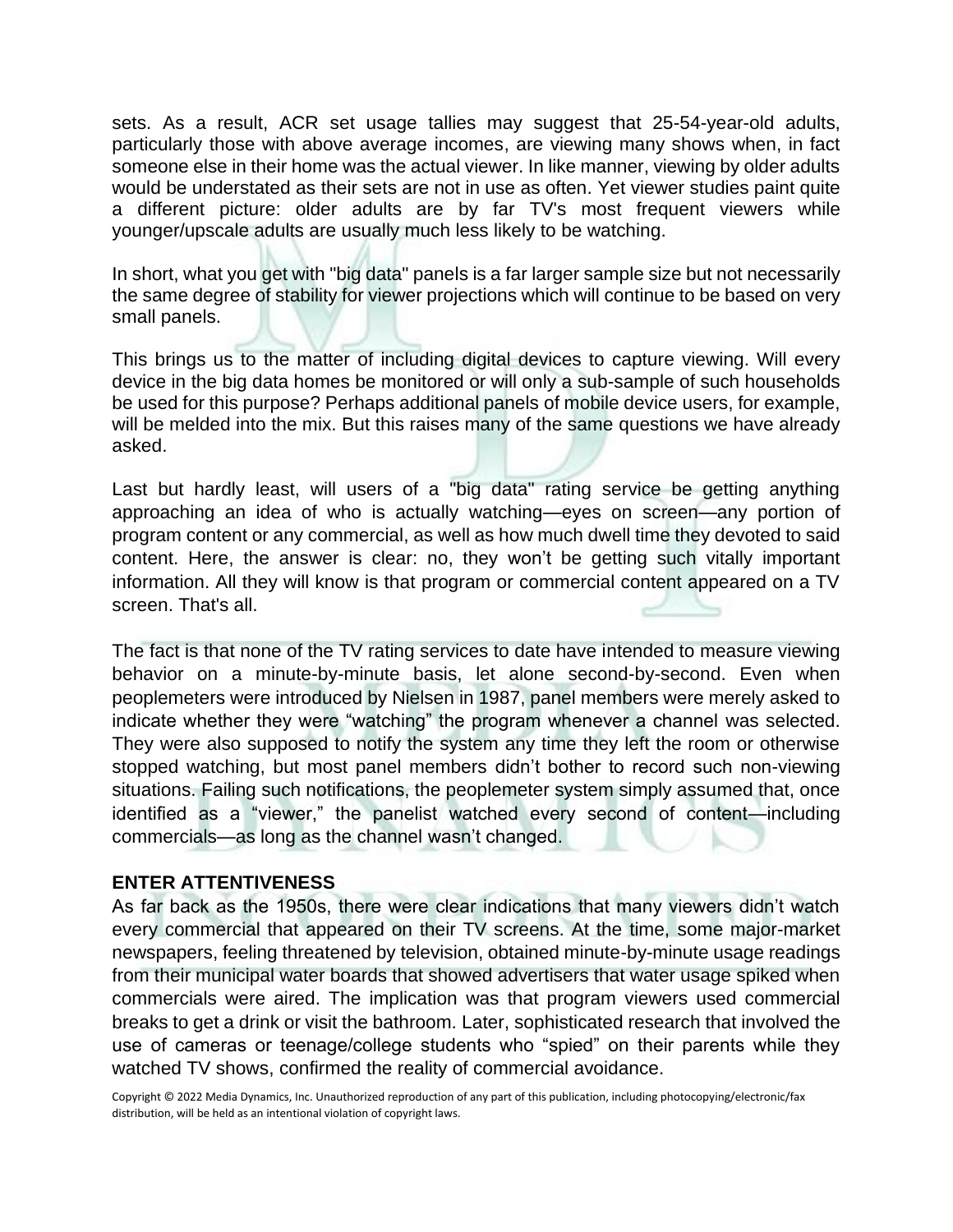More recently, TVision's panel of 5,000 homes has utilized electronic "eye cameras" to monitor program viewer behavior when commercials appear on their TV screens. Typically, of those who were in the room just prior to a commercial break, 30% absent themselves when the break begins, while another 30% who remain in the room aren't looking at the screen. This means only 40% of the program audience watches an average ad message. Those who do watch see only about half of the average commercial's content.

Also obvious from this body of research is the fact that attentiveness is not a constant. There are significant variations based on the skill of the ad message in capturing and holding a viewer's attention; what's being advertised; the demographics of the audience; the nature of the programming; the degree of ad clutter in the break; commercial length; how recently the same message was seen; and so on.

Yet attentiveness is not part of the design of any of the existing national TV rating surveys, nor is it part of any of the proposed alternatives, including the "big data" panels currently in favor. Just as in the past, it will be assumed that if the TV set or digital device presents commercial content on its screen, the "viewer" was "reached" by the message.

# **THE IDEAL NATIONAL TV RATING SERVICE**

So, what should the ideal national TV rating service be able to do?

#### **Attentiveness A Must**

First and foremost, we think it should determine exactly what proportions of program and commercial content were viewed—and we mean actually looked at—by those whose TV/video device usage is being monitored. And the only way to get at that is by incorporating an attentiveness measurement, probably using a method much like TVision's for every set (including "dumb" sets) in every household. A panel would be required to do this; you can't measure attentiveness using set top box data.

#### **Panel Size**

We also think that a much larger sample than Nielsen's current 42,000-home peoplemeter panel is required to provide stable attentive audience measurements. This is because so much of the "viewing," particularly for commercials, will prove to be inattentive. We estimate that a panel of about 200,000 homes for in-home TV usage is probably mandated.

But how do we account for digital devices, which currently represent about 15% of total "TV" viewing? This type of activity will continue to grow, so addressing this issue is a must.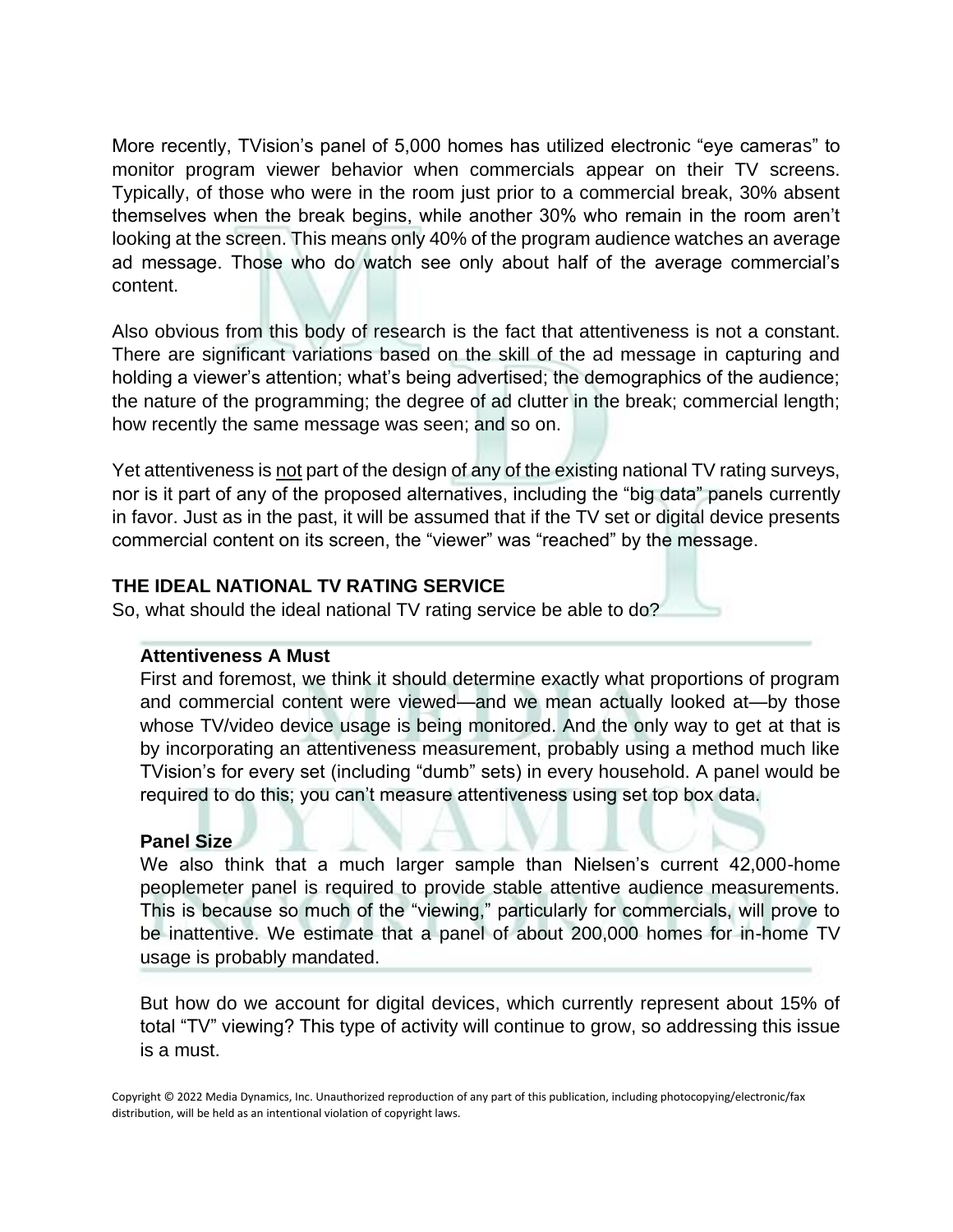A solution might be to track every digital device anyone in the TV set panel uses. Most devices have built-in cameras, so this would be the most likely method for observing digital viewer behavior, but this will require panelists to give their consent. In addition, will the cameras record images that can satisfactorily confirm attentive viewing? As we understand it, work is being done on these issues for smartphones, so there is no reason that, pending their resolution, this type of monitoring can't also be applied to tablets, laptops, and PCs.

#### **Cost**

A 200,000-home panel, with all devices monitored constantly to determine who is watching any portion of the content appearing on the screens, is going to be very costly.

At present, it's estimated that Nielsen gets about 75-80% of its national TV revenue from TV networks, cable channels and syndicators, while ad agencies account for most of the remainder. Nielsen typically charges its time selling clients between .5- 1.5% of their ad revenue for its service. What if the cost of the ideal system we have described doubles or even triples the current expense? Will Nielsen's customers be willing to absorb such increases in their research budgets?

The answer is probably no, which means that a less-than-ideal compromise solution will be needed. This will most likely necessitate the creation of a split panel, with the larger proportion—perhaps 75% of the total—measured only by device usage, while the rest measures both device usage and attentiveness. The latter's attentiveness findings would then be statistically merged with the larger device usage-only panel data.

#### **Low-rated Programs Still A Problem**

Even with 200,000 homes supplying data, there will still be very low rated programs, channels, and platforms. But it is simply unrealistic to double or triple the size of the panel just to provide for this contingency; the small fry can't afford it, and the larger platforms, who don't need the added sample, won't pay for it.

Because of the way most TV is sold, this is not as serious a problem as some think. Typically, a seller guarantees audience tonnage—GRPs or "impressions"—for an entire schedule of commercial placements that involve many shows and many episodes, not each placement individually. Therefore, even if the average attentive commercial viewer projection for a very low rated program is based on only 50 panel members, over the course of the entire schedule in that venue, 500 or more panel members may have watched one or more of a brand's commercials on a number of occasions. This means the total GRP or impression projections for a low rated seller are more statistically reliable than those for any individual spot in the schedule.